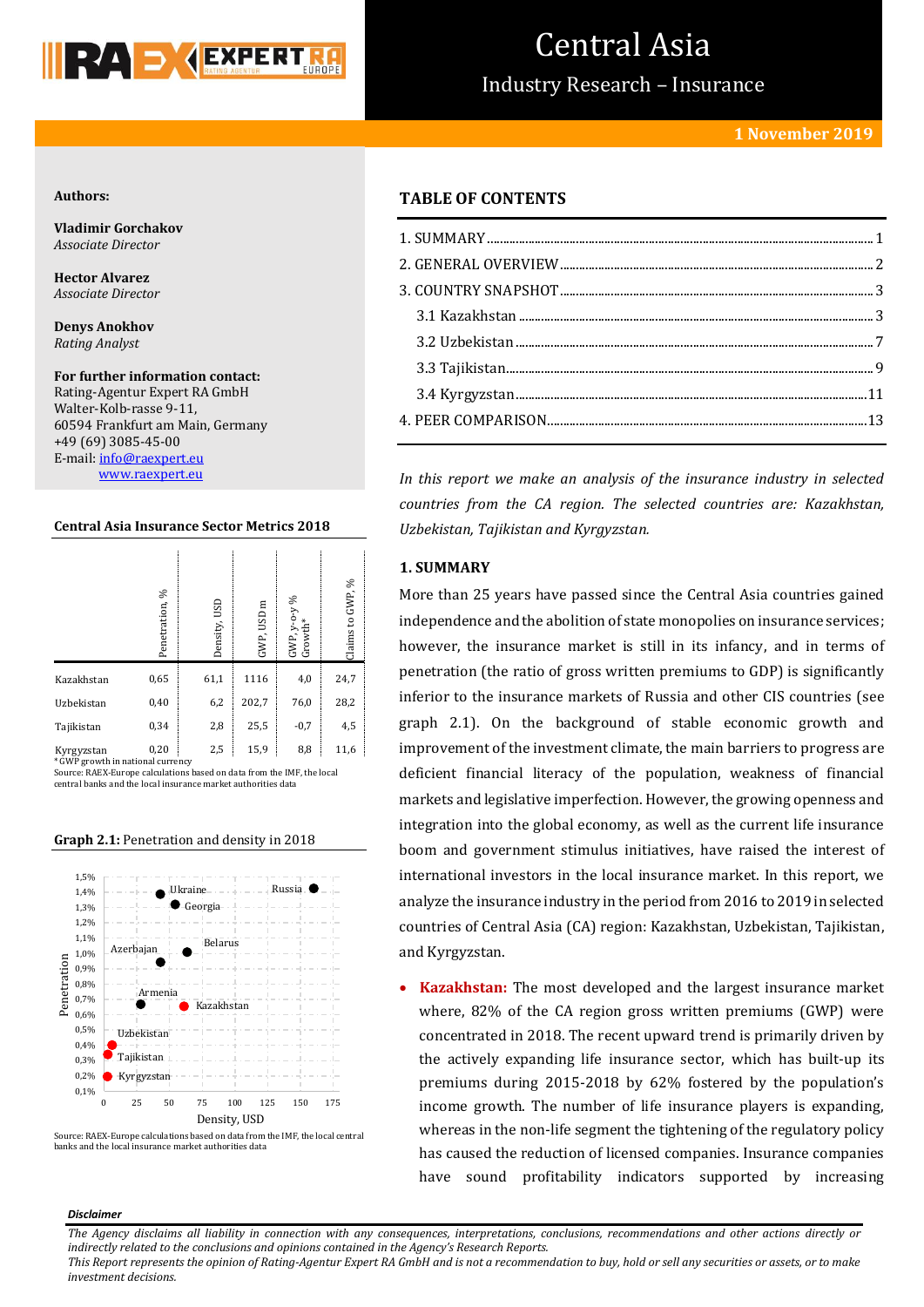## **NAEXPERT**





Source: RAEX-Europe calculations based on data from the IMF

**Graph 2.3:** GDP per capita in PPP, USD th



Source: RAEX-Europe calculations based on data from the IMF

investment revenue, although their investment portfolios remain conservative with a large share of government and quasi-government bonds and vulnerable to foreign currency fluctuations.

- **Uzbekistan:** The most dynamic market in the CA region showed in 2018 a record GWP growth of 76,3% y-o-y. The Life sector boosted premiums by 3x; however, its ratio of gross claims to GWPs is extremely high at more than 60% in comparison with other CA countries, which is connected with the specific characteristics of local life insurance products. In 2018 insurers' investment increased by more than third, but given the weaknesses of the capital market, the portfolios are conservative with more than half in bank's deposits. We expect further development of the insurance market supported by the regulator's initiatives and expanding demand. In addition, the companies face the obligation to gradually increase the minimum authorized capital.
- **Tajikistan:** In spite of the highest economic growth posted in 2018 in the CA region, the insurance market remains subdued and volatile. The volume of GWPs generated has decreased by 0,7% y-o-y in 2018 mostly caused by negative dynamics of voluntary insurance premiums. In contrast, the compulsory insurance segment grew by 11% in 2018 and 23% in 1H 2019 y-o-y. The ratio of total claims to total GWPs remains the lowest among peers at 4,5% in 2018. We do not anticipate the market to revive in the short term due to the absence of sector reforms and lack of improvement of the country's financial system.
- **Kyrgyzstan:** The insurance market is the weakest in the CA region owed by the low level of financial inclusion and government support. Overall, the market demonstrated a GWP growth of almost 9% y-o-y in 2018 with compulsory insurance growing at the highest pace of 30%. Claims grew faster than GWPs and increased by 13% in 2018, but the ratio of gross claims to GWPs remains low at 11,5% in 2018. Moreover, profitability metrics have improved with ROA and ROE at 4,4% and 5,1% respectively supported by an increasing contribution from the investment result. The further gradual development of the market is expected driven by the implementation of compulsory motor thirdparty liability insurance (MTPL) in 2019.

## **2. GENERAL OVERVIEW**

The CA countries are heterogeneous and differ from each other in terms of territory and population, as well as the diversity of natural resources. On the other hand, apart from geographical location and climate, cultural and historical characteristics, they are largely united by the similarity of economic models and financial systems, the level of institutional development and the degree of integration into the global economy.

#### *Disclaimer*

*The Agency disclaims all liability in connection with any consequences, interpretations, conclusions, recommendations and other actions directly or indirectly related to the conclusions and opinions contained in the Agency's Research Reports.*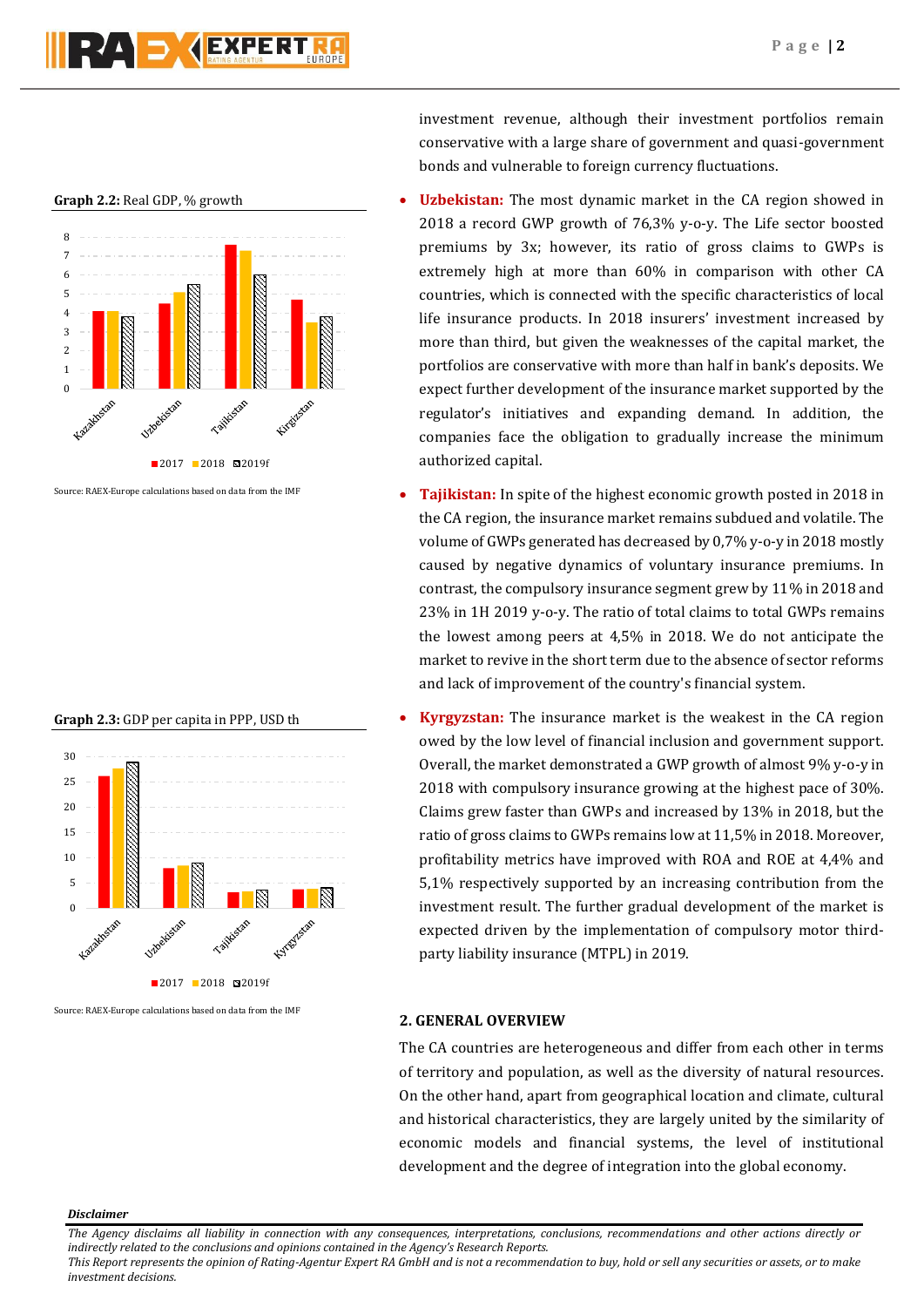## **Graph 2.4:** Inflation, %



Source: RAEX-Europe calculations based on data from the IMF

#### **Graph 3.11**: KAZ – GWP, KZT bn



Overall, the economic development in the region exceeds world growth levels as the region's average real GDP is estimated at 4,6% as compared to a world average of 3,6% in 2018, and is expected to remain high in the short term (see graph 2.2). Kazakhstan and Uzbekistan, which are oil and gas exporters, are expected to support the region's growth next year, while the economies of Tajikistan and Kyrgyzstan, which are largely fuelled by remittances and government spending, are likely to lag behind. Nevertheless, the current positive dynamics are still not sufficient to significantly improve the standards of living in the region, the weakness of which constrains the active development of the insurance market.

Institutional fragility and dominance of the state prevent the growth of investments and productivity, while the high dependence on external demand and the economies of the main trade partners, especially Russia, create high exposure to external shocks. Inflationary pressures are gradually easing except for Uzbekistan; however, the monetary policy efficiency remains low due to weaknesses of the banking systems, high level of dollarization and dependence on imports.

The insurance market of the region, amid economic growth, shows positive dynamics in general, but not uniform across the countries in the region. In the whole CA region, property and civil liability insurance dominate, while the life insurance sector accounts for a smaller share of the market, and in Tajikistan and Kyrgyzstan, the life segment is practically absent. Insufficient development of the insurance sector, shown by levels of penetration and density lagging behind the average СIS and European figures, reflects the low level of financial awareness of the population. All the countries in the region are characterized by a high concentration of the market with a relatively small number of players. On the positive side, we can highlight the supporting role of the authorities in Kazakhstan and Uzbekistan, where over the past few years have been implementing initiatives aimed at market development and improving the reliability of the insurance business, bringing the legislative and regulatory framework in line with international standards.

#### **3. COUNTRY SNAPSHOT**

## **3.1 KAZAKHSTAN**

The **Kazakh** economy has experienced robust growth, stable macroeconomic fundamentals, and improved public finances. The real GDP growth in 2017 and 2018 amounted to 4,1% per year due to the favorable export commodity prices and an increase in output (see graph 2.2). The positive dynamic remains in 2019 amid rising consumer demand stimulated by income hike and active consumer lending. Annual inflation amounted to 5,5% in August 2019, which is an acceptable level within the target range of 4-6% set by the National Bank of Kazakhstan (NBK).

#### *Disclaimer*

*The Agency disclaims all liability in connection with any consequences, interpretations, conclusions, recommendations and other actions directly or indirectly related to the conclusions and opinions contained in the Agency's Research Reports.*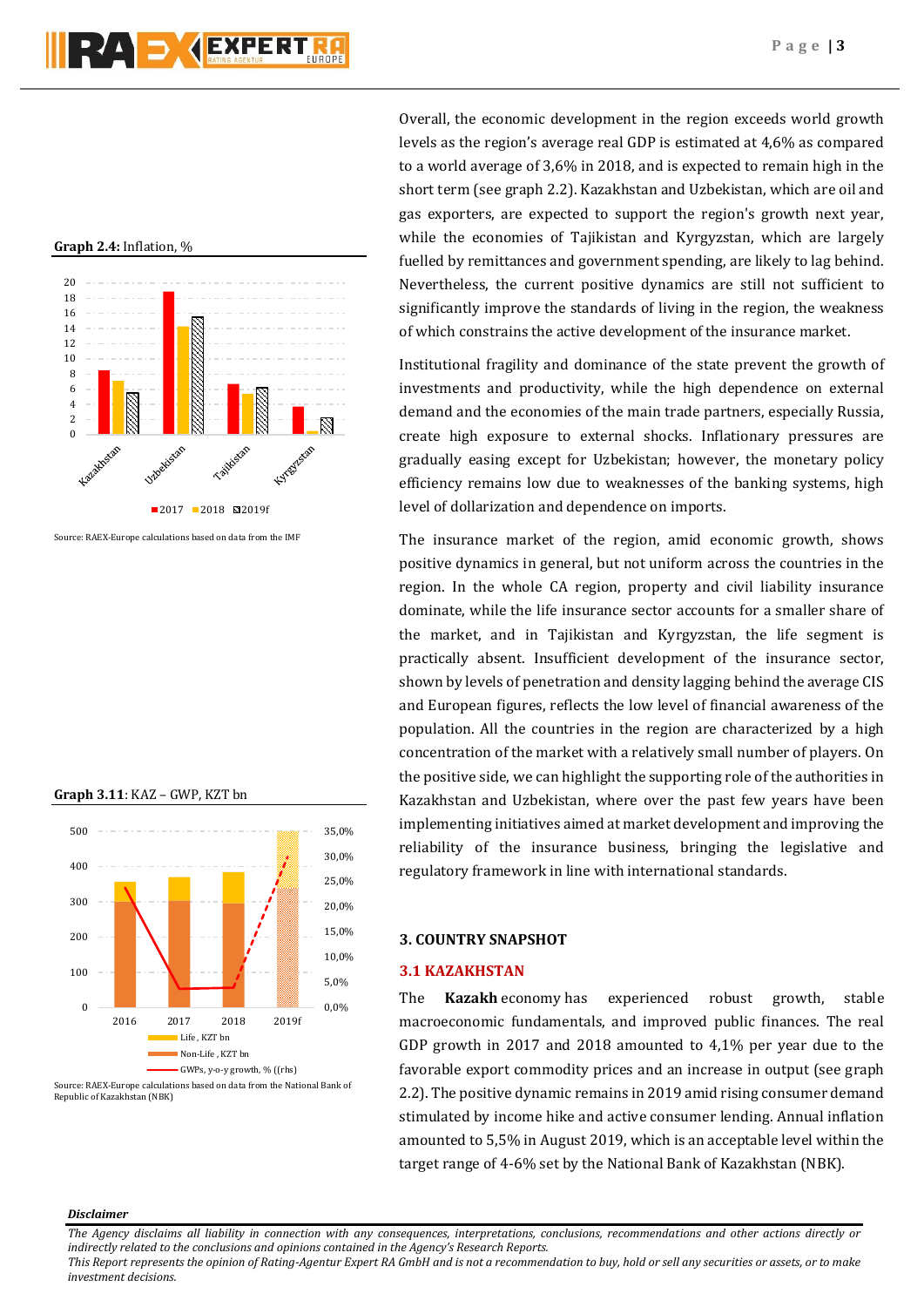26,2% Property **20,1%** 20,5% MTPL (compulsory)  $15,8%$ Employers' liability 12,4% (compulsory) 9,6% Non-Life Life Non-Life 14,2% Illness and accidents 10,9% 10,7% Third-party liability 8,2% 6,9% Motor car 그 5,3%  $9.0%$ Other non-life 5 6,9% 61,3% Life **STATISTICS** 14,2% Life 38,7% Annuity 9,0% 0% 20% 40% 60% 80%  $\blacksquare$  Share per insurance sector  $\blacksquare$  Share in the overall industry

**Graph 3.12:** KZ – Types of insurance, 2018

Source: RAEX-Europe calculations based on data from the NBK

**Graph 3.13:** KZ – Investment allocation, as of August 2019



Source: RAEX-Europe calculations based on data from the NBK

GDP per capita at PPP in 2018 stood at USD 27,7 th, which is the highest among CA's peers. Furthermore, the new president elected in June 2019, Kassym-Jomart Tokayev, declared the continuity of the country's development strategy, which is a signal of low political risks for business and foreign investors.

The **insurance market** of Kazakhstan is the most developed in the region with insurance penetration and density at 0,65% and USD 61,1 in 2018 respectively, though penetration has been decreasing over the last two years (see table 4.1). **Gross written premiums** increased by a third<sup>1</sup> from 2015 and stood at KZT 384 bn in 2018 (including reinsurance premiums). After a moderate pace of growth averaging 3,8% per annum in 2017-2018, total GWPs are surging in 2019, mainly due to life insurance products and for 9M 2019, the GWP growth already reached 32% y-o-y (see graph 3.11). The market is rather diversified by type of insurance. The highest share belongs to property insurance with 20,1%, followed by compulsory MTPL with 15,8% and life insurance with 14,2% of the whole market (see graph 3.12). Whereas the structure of general insurances is expected to remain stable in the short-run, the life secor will expand further its share.

The market is dominated by companies belonging to local financial and industrial groups and associated with banks. The **insurance sector concentration** in the top-5 and top-10 companies was 61% and 80% in 2018 respectively, making the sector one of the most concentrated amongst the peers (see table 4.5). However, the number of insurance companies continued to shrink and, as of September 2019, there were 27 insurance companies, compared to 33 at the end of 2015. One of the main reasons is that companies have left the Kazakh market as a result of tightening regulatory conditions, inspections, and penalties from the NBK, after introducing in 2018 a number of supervisory changes aiming to improve transparency and reduce the risks of reinsurance, the activities of insurance brokers, as well as increased capital requirements2.

The regulator's activity is connected with the preparation for the changes that will take place from 2020 when foreign insurance companies will get access to the market within the framework of Kazakhstan's WTO integration commitments. In our view, removal of barriers is intended to be a strong incentive for development and at the same time a test of strength for national insurance companies, although in the near term we do not expect a considerable reshaping of the sector and coming of a large number of foreign players in view of the low interest in the Kazakh insurance market.

The structure of **insurance investments** is largely dictated by the requirements of the regulator and the limitations of the domestic capital

## *Disclaimer*

1

<sup>&</sup>lt;sup>1</sup> Here and below GWP dynamics are expressed in national currency in nominal terms.

<sup>2</sup> On 2 July 2018, Kazakhstan adopted the Law No. 166-VI "On amendments and changes to certain legislative acts of the Republic of Kazakhstan on Insurance and Insurance Activities, the Securities Market".

*The Agency disclaims all liability in connection with any consequences, interpretations, conclusions, recommendations and other actions directly or indirectly related to the conclusions and opinions contained in the Agency's Research Reports.*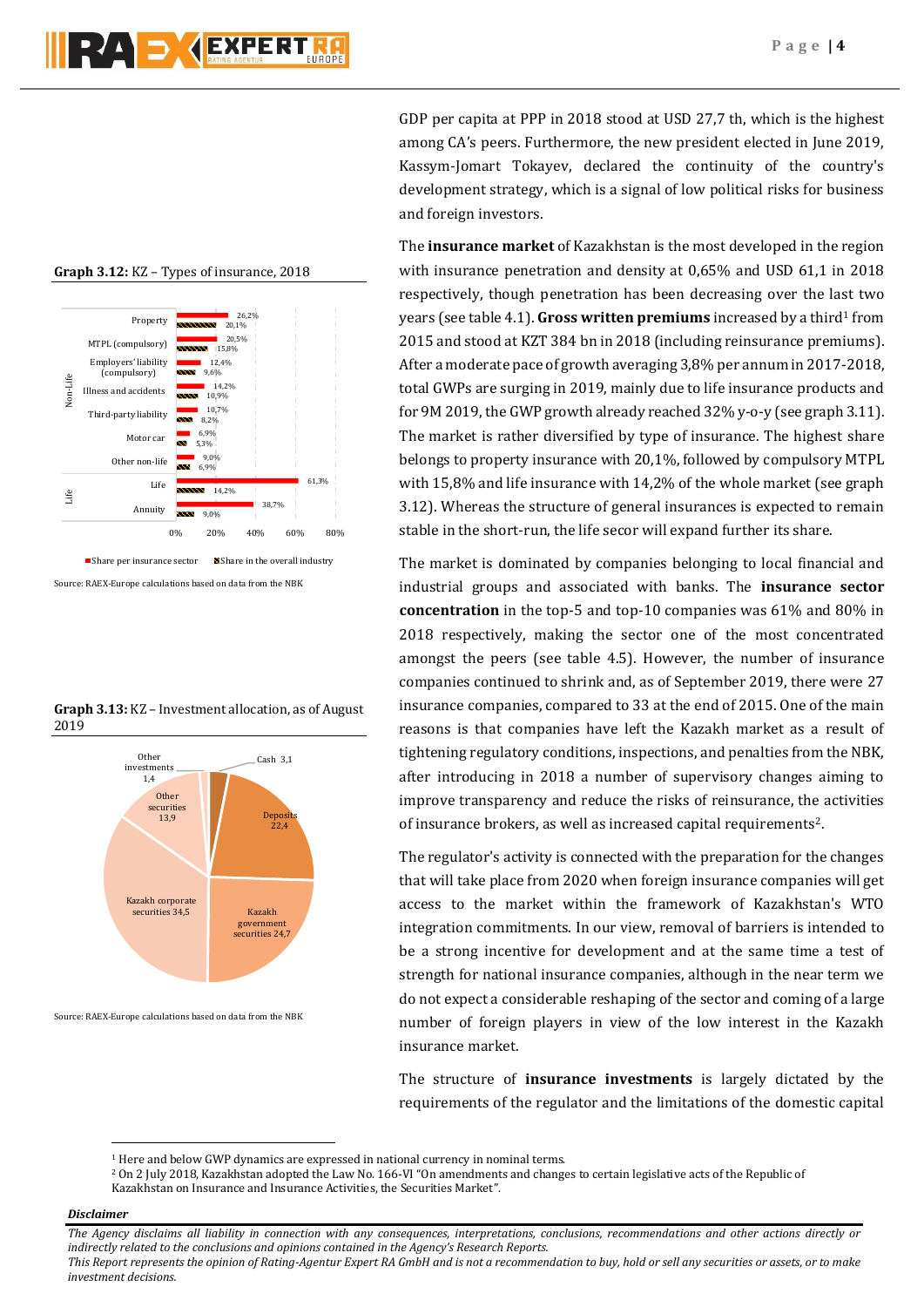## **RAD GEXPERT**

#### **Graph 3.14:** KZ – Profitability metrics



Source: RAEX-Europe calculations based on data from the NBK

**Graph 3.15:** KZ – P&L composition, KZT bn



Source: RAEX-Europe calculations based on data from the NBK



## **Graph 3.16:** KZ – Non-life GWPs and Claims

market. Traditionally, the investment portfolio comprises classical liquid financial instruments, such as bonds, deposits, and cash. As of August 2019, investment in securities accounted for more than 73% of investments, with a large presence of domestic government and nongovernment bonds owing to their availability and relatively high credit rating (see graph 3.13). Bank deposits and cash amount 25,5% of investments, however, their share is gradually decreasing over the last two years, while securities' stake is rising.

The **profitability of the insurance companies** remains high, with average ROA and ROE of 7,4% and 16,3% in 2016-2018, respectively (see graph 3.14). Net profit in 2018 increased by 42,2% compared to 2017. The main driver and component of the financial result is income from investment activities, which in 2018 increased by 46% largely as a result of the revaluation of foreign currency. The contribution of the technical result<sup>3</sup> was the lowest in 2018 due to the significant increase in commission payments. (see graph 3.15). At the end of 2019, the profitability is expected to be less than in 2018 amidst moderate investment results.

The **capital** of insurance companies increased by 13,7% in 2018 driven by an increase in retained earnings, whereas in 2019 the main growth factor was additional capitalization from shareholders, which resulted in 25,4% rise in the charter capital of insurance companies in the first 8 months of 2019. Finally, the regulator's solvency margin was 4,9 with minimum requirements not less than 1, and highly liquid assets amount to 75,5% of the total assets as of September 2019.

## **Non-Life insurance**

The core of the market is the non-life insurance sector which accounted for almost 77% of GWPs in 2018. However, it was the worst year in terms of GWPs, as after an upsurge in 2016, the sector entered a stagnation phase with negative growth in 2018, while gross claims, in contrast, went up by 12,8% (see graph 3.16). According to data for 9 months of 2019, the non-life market revives, demonstrating 20% rise year to year . We expect the upward trend will persist fostered by launching of the electronic policies, which clients can buy directly online. In terms of segment distribution, the largest share in GWPs poses property insurance accounting for 26% followed by compulsory insurances (MTPL and employees), which together represented 33% of total GWPs by the end of 2018 (see graph 3.12). In 2018, the most dynamic insurance products were insurance against accident and compulsory MTPL, with growth rates of 65% and 23% respectively. The ratio of gross claims to GWPs stood at 28,2% in 2018, however for the 9 months of 2019 gross claims increased significantly due to the large share of insurance against financial losses

<sup>3</sup> The calculations based on the total income and expenses statement of insurance (reinsurance) organizations of Kazakhstan

#### *Disclaimer*

1

*The Agency disclaims all liability in connection with any consequences, interpretations, conclusions, recommendations and other actions directly or indirectly related to the conclusions and opinions contained in the Agency's Research Reports. This Report represents the opinion of Rating-Agentur Expert RA GmbH and is not a recommendation to buy, hold or sell any securities or assets, or to make investment decisions.*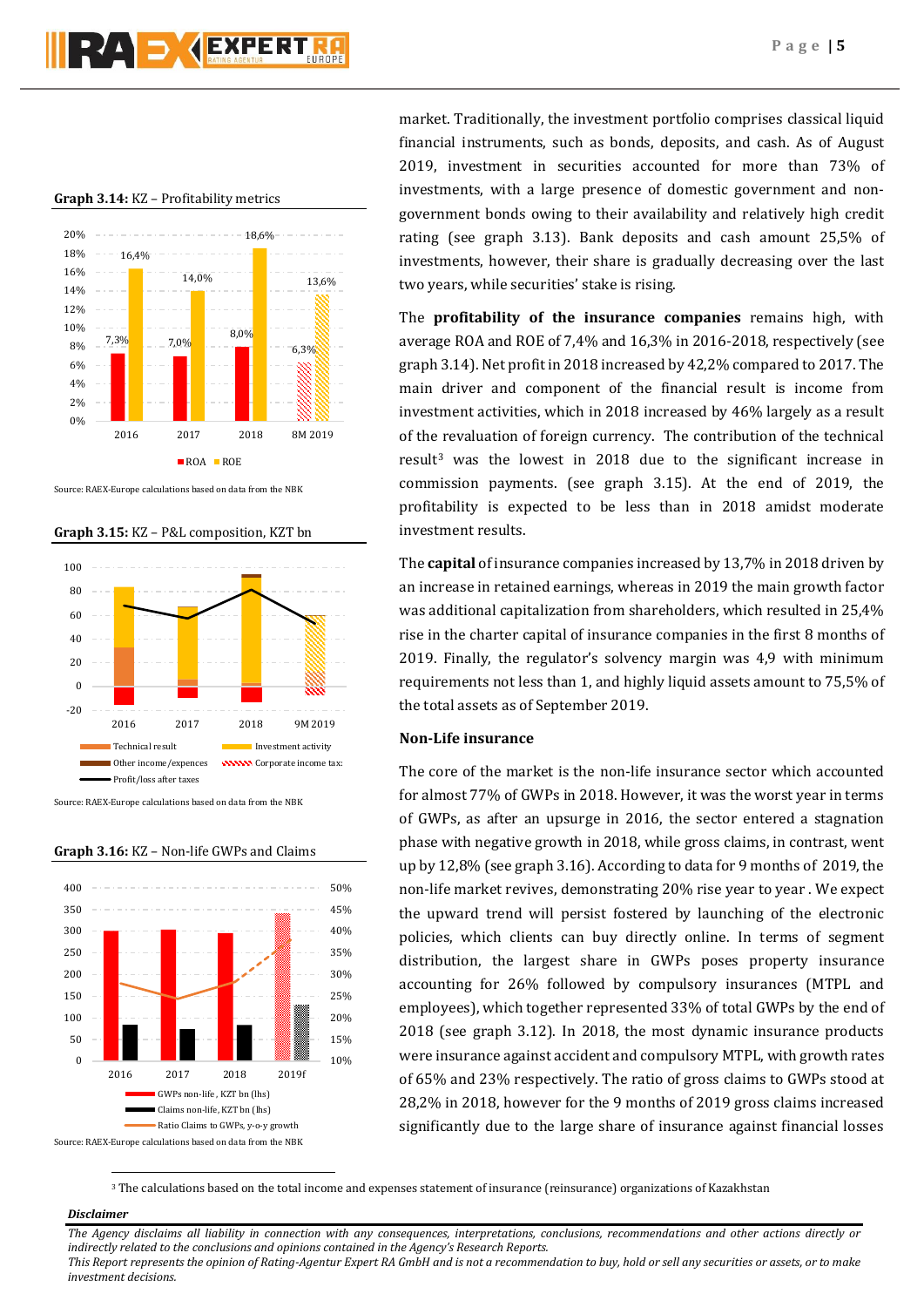which amounted to KZT 34,4 bn. The main portion of claims are related to MTPL (26%), property insurance (31%), and illness insurance (22%) in 2018.

During 2019, four non-life insurance companies left the market, which was primarily influenced by the tightening of supervision over reinsurance operations and activities of insurance brokers. As a result, the share of premiums transferred to reinsurance in 2018 dropped to 16% in comparison to 35% in 2016. In 2019 the company Eurasia continuing to maintain the leading position on the non-life market, which already increased its share in non-life GWP to 27,7% as of 1 October 2019.

## **Life Insurance**

The most dynamic **life insurance sector** has demonstrated accelerated growth, as in 2018 were collected by 35% more GWPs than in 2017. Classical types of life insurance products accounted for 61% of total life sector GWPs in 2018; however, the annuity pension insurance is actively increasing its share, having collected 2,3x more premiums in January-September 2019 y-o-y. On the other hand, the level of gross claims remains low with the ratio to GWP at 13% in 2018. The market comprises of 7 companies in 2019 with Halyk Life occupying the leading position, which, after the merger with Kazkommerts-Life, increased its market share in life insurance GWP up to 43,3% as of 1 October 2019. Given the high growth potential of the market, two new life insurance subsidiaries are going to enter the market in 2019.

Taking into account the high demand for life insurance products, we expect this sector to continue to grow dynamically by broadening the product range and increasing the number of market participants. We expect the growth rate of premiums to reach in 2019 new record levels, moreover, as 82% more premiums have already been collected in the first 9M 2019 than in the same period last year.

## **Market leaders**

**Table 3.1:** Market leaders' indicators for 2018, USD m

|                               | <b>GWP</b>                   | <b>Share of the</b><br>market | <b>GWP</b> growth<br>(%) | Claims | <b>ROE</b><br>(%) | <b>ROA</b><br>(%) |  |  |  |  |
|-------------------------------|------------------------------|-------------------------------|--------------------------|--------|-------------------|-------------------|--|--|--|--|
|                               | Non-Life insurance companies |                               |                          |        |                   |                   |  |  |  |  |
| Eurasia                       | 178,5                        | 26,6                          | 10.7                     | 86,9   | 26,2              | 14                |  |  |  |  |
| Halyk                         | 115,9                        | 17,3                          | 50                       | 26,6   | 9,7               | 4,1               |  |  |  |  |
| Kazakhmys                     | 81,4                         | 12,1                          | $-31.4$                  | 1,7    | 29,3              | 8,8               |  |  |  |  |
|                               |                              | Life insurance companies      |                          |        |                   |                   |  |  |  |  |
| Halyk-Life                    | 132,8                        | 40,2                          | 20,4                     | 11,8   | 24,2              | 3,8               |  |  |  |  |
| Nomad Life                    | 101,3                        | 30,7                          | 47,5                     | 13,5   | 73,4              | 8,6               |  |  |  |  |
| European Insurance<br>Company | 47,9                         | 14,5                          | 13,9                     | 3,2    | 54,5              | 20,6              |  |  |  |  |

Source: RAEX-Europe calculations based on data from the NBK

**Graph 3.17:** KAZ – Life GWPs and Claims



Source: RAEX-Europe calculations based on data from the NBK

*Disclaimer* 

*The Agency disclaims all liability in connection with any consequences, interpretations, conclusions, recommendations and other actions directly or indirectly related to the conclusions and opinions contained in the Agency's Research Reports.*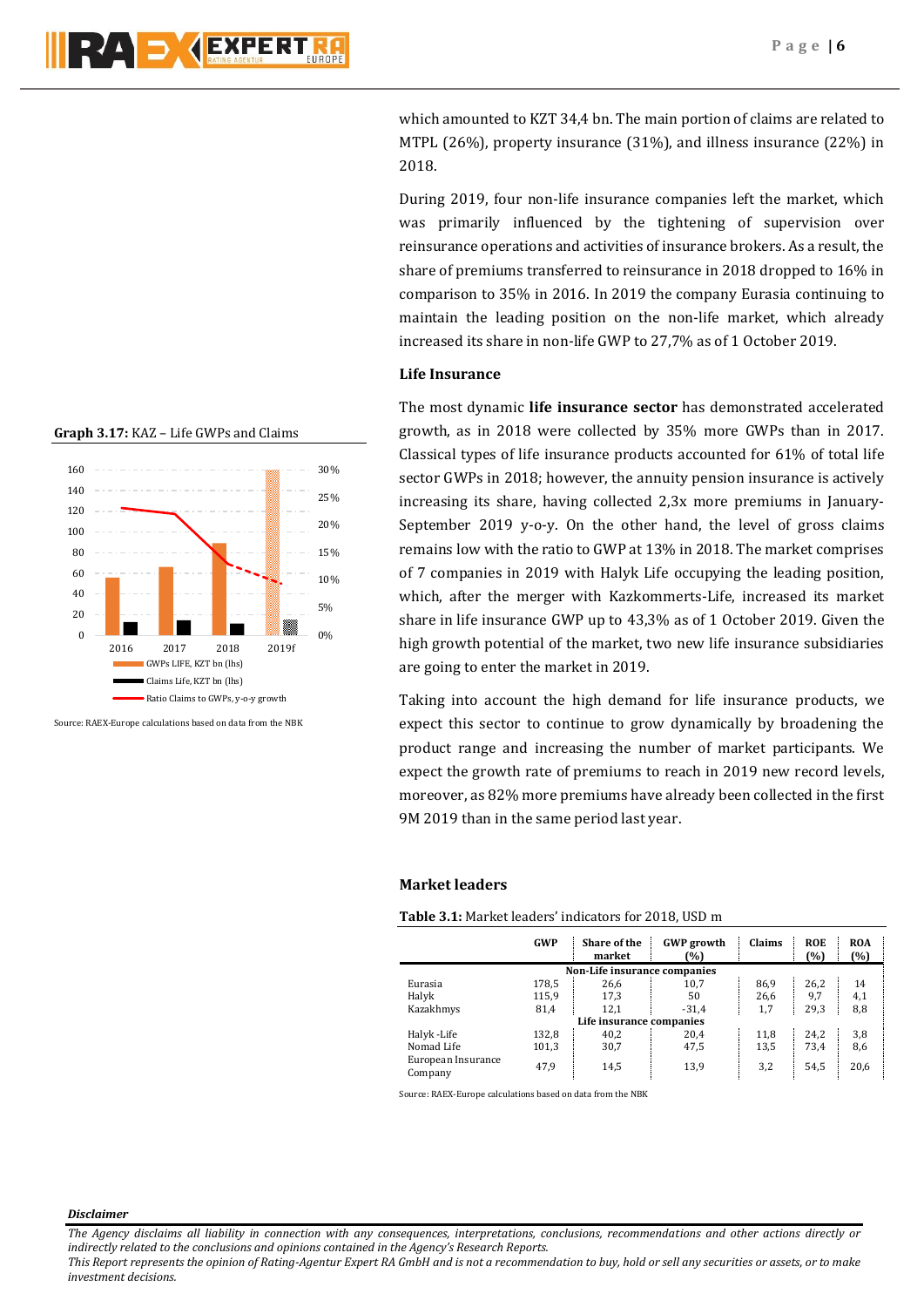



Source: RAEX-Europe calculations based on data from the Ministry of Finance of the Republic of Uzbekistan (MFU)





Source: RAEX-Europe calculations based on data from the MFU

## **3.2 UZBEKISTAN**

**Uzbek's economy** continues to develop steadily, with real GDP growth of 5,1% in 2018 compared to 4,5% in 2017, while in 2019 GDP is also expected to grow by at least 5,5% (see graph 2.2). Due to a series of liberal economic reforms in recent years, the industry has gained momentum with a significant increase of investment in fixed assets, as well as the growth of foreign trade, construction, and services. However, unemployment remains high, with a large share of labor migration, and GDP per capita in 2018 is three times lower than in Kazakhstan (see graph 2.3). Furthermore, institutional development is restricted by the high level of corruption and various barriers for businesses. The Corruption Perception Index<sup>4</sup> in 2018 was 23 (158<sup>th</sup> out of 180 countries), and in the World Bank's Ease of Doing Business Uzbekistan ranked 20<sup>th</sup> among 23 countries of Europe and CA. Growth in consumer demand and investment caused serious price pressures and the highest inflation in the region (see graph 2.4). Inflation and exchange rate volatility are adding instability, exacerbated by increased financial dollarization.

The **insurance market** in Uzbekistan showed in 2018 a record **GWP** growth in the CA region at 76,3%. Moreover, the Uzbek sector is the most dynamic in terms of development, and since 2016 the annual average growth rate was 45,3%. The market is represented by compulsory civil liability and voluntary types of insurance, as well as life insurance. The highest share belongs to voluntary non-life insurance products accounting for 58,3% of total GWP, followed by life insurance with 25,6%. Compulsory products represent 16,1% of the market (see graph 3.21 and table 4.4).

**Gross claims** have also been in an upward trend by 65% on average during 2016-2018 led mostly by the life segment, while the non-life claims leveled out in 2018 after an upsurge in 2017 (see graph 3.22 and table 4.3). Penetration has also grown and stood at 0,4% in 2018; however, density was USD 6,2, which is much lower than that of Kazakhstan indicating the poor stance of the insurance services consumption while, at the same time, it shows the huge potential of the market with a large share of the young working-age population (see table 4.1).

The growth in the number of players in the Uzbek insurance market has intensified over the past two years. Whereas in 2017 there were 27 companies in the market, in the second half of 2019 the number increased to 33. The life insurance sector is developing most actively as four new companies have emerged in the past two years and, as a result, the ratio of life to non-life insurance players is 8:25. **Market concentration** slightly decreased with the top-5 companies share of the market standing at

<sup>4</sup> Source: Transparency International <https://www.transparency.org/cpi2018>

#### *Disclaimer*

1

*The Agency disclaims all liability in connection with any consequences, interpretations, conclusions, recommendations and other actions directly or indirectly related to the conclusions and opinions contained in the Agency's Research Reports.*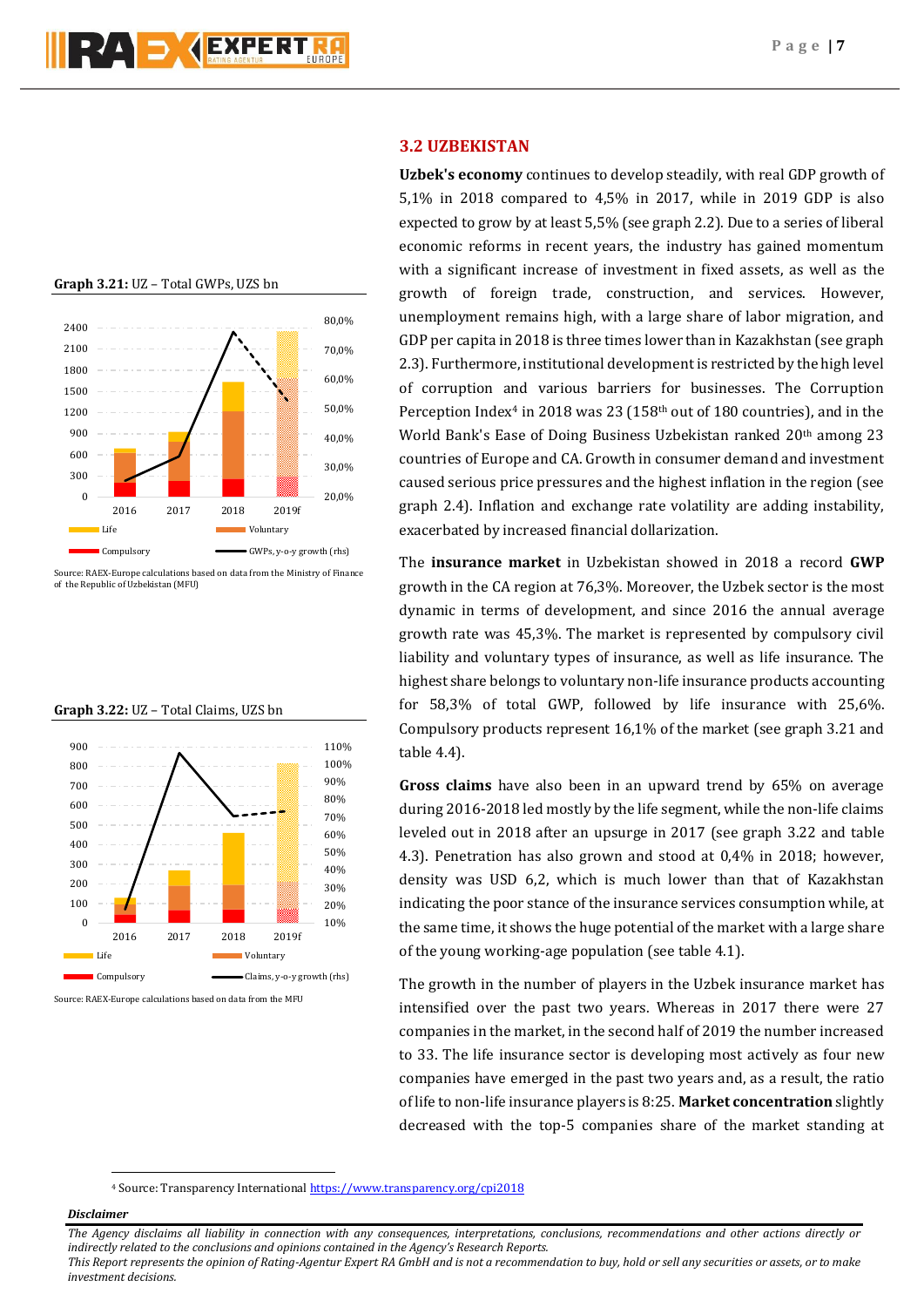## **Graph 3.23:** UZ – Investment allocation, 2018



Source: RAEX-Europe calculations based on data from the MFU



Source: RAEX-Europe calculations based on data from the MFU

48,3% and the top-10 at 78,4% in terms of GWP as of end-2018 (see table 4.5).

Due to considerable growth of premiums and capital, in 2018 the insurers' investments increased by 35,6%. However, given the weak functioning of the capital market, which is limited by state regulation and still has a narrow range of financial instruments, Uzbek insurers' **investment portfolios** are conservative and dominated by bank deposits, the share of which grew from 45,2% in 2017 to 51,8% in 2018. The second place, with a share of 35,2%, is occupied by investments in securities, followed by investments in the capital of enterprises and real estate with shares of 6,2% and 6% respectively (see graph 3.23).

In 2018, insurers' total equity increased by almost a quarter due to significant additional shareholder's **capitalization**. As a result, the charter capital was build-up by 69% in 2018. The total volume of insurance reserves also grew by 45% compared to 2017. To accelerate the development of the insurance industry, the government has introduced a series of reforms<sup>5</sup>, including a gradual increase of the minimum size of the charter capital depending on the types of insurance activity and increase of the size of the reserve fund. The minimum size of the authorized capital should be increased gradually till 2022 up to UZS 20 bn for companies operating in the area of voluntary insurance products, and up to UZS 35 bn for companies in the area of compulsory insurance products. Besides, it is planned to implement electronic policies, developing a mechanism of mandatory medical insurance and introduce international standards of capital adequacy and solvency of insurers.

## **Life Insurance**

Over the last two years, the life insurance segment has seen outsized rise driven by income tax incentives for the population<sup> $6$ </sup>. The growth rate of GWPs has been doubling annually; while in 2016 the share of the life sector encompassed only 10% of the entire market, in 2018 already it went up to 25% (see graph 3.24). We anticipate the share to expand further in 2019 and will account for around 30% of the market. Insurance claims have also shown high growth rates, having more than doubled in 2018, and the ratio of claims to GWP has grown to 63,2%. As of 9M 2019, the ratio of claims to GWP reached 90%, which is explained by the specifics of life insurance products in Uzbekistan, focused on returning a major part of the premiums back to customers in the form of monthly rents or at the end of the insurance agreement, usually after 13 months. Thus, the real growth of the life insurance market is much inferior than the growth of premiums.

#### *Disclaimer*

1

*The Agency disclaims all liability in connection with any consequences, interpretations, conclusions, recommendations and other actions directly or indirectly related to the conclusions and opinions contained in the Agency's Research Reports.*

*This Report represents the opinion of Rating-Agentur Expert RA GmbH and is not a recommendation to buy, hold or sell any securities or assets, or to make investment decisions.*

#### **Graph 3.24:** UZ – life GWPs and Claims

<sup>5</sup>President's Decree from 02.08.2019 "On measures to reform and ensure accelerated development of the insurance market of the Republic of Uzbekistan".

<sup>6</sup>The funds of the Insured Person allocated for life insurance are not subject to income tax in accordance with the Tax Code of the Republic of Uzbekistan.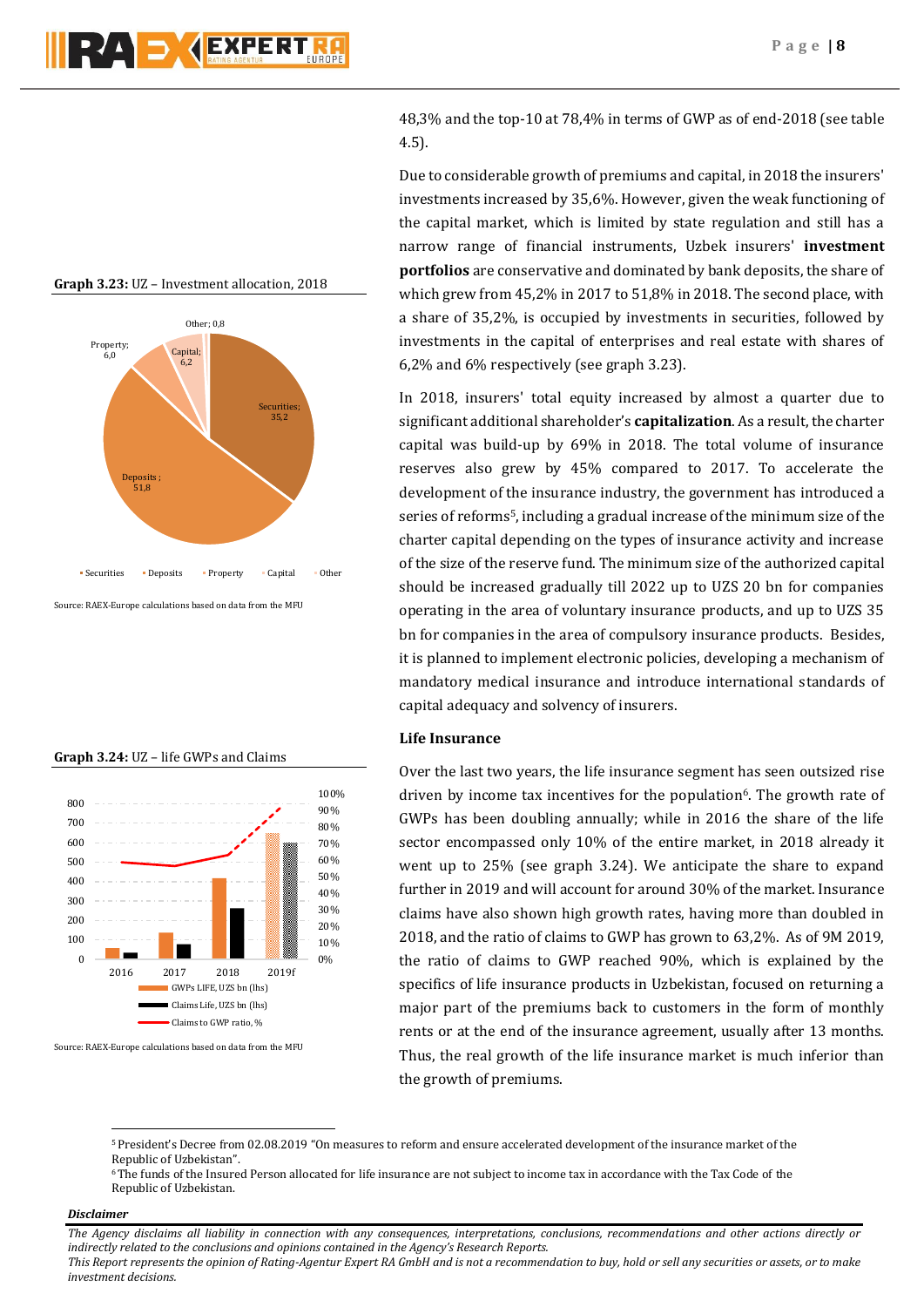



With the growing of the number of companies, concentration has decreased, but the TOP-3 companies still generated 70% of total GWPs in 9M 2019, while the two new companies are just starting operations. According to the results of 2018, the life insurance sector leaders in terms of volume of GWPs were New Life Insurance (38,3% share), Agros Hayot (31% share) and O'zbekinvest Hayot (24,2% share).

## **Non-life Insurance**

The non-life sector also has been accelerating over the past few years, largely driven by GWPs in voluntary insurance products, which grew by 71,8% y-o-y in 2018, thus expanding its share in the total amount of GWPs to 78,4%. Compulsory insurance GWPs increased in a more moderate fashion, by 13% in 2018, mainly due to the insurance of civil liability of employers and vehicle owners. In contrast to the premiums, volumes of claims increased by only 2,7% in 2018, with the ratio of claims to GWP at 16,2% (see graph 3.25).

Concentration in the non-life insurance sector is much lower, the Top-3 and Top-5 companies accounted for 41,2% and 57,5% of all premiums in 2018 respectively. The obvious leaders of the life insurance sector are Uzagrosugurt (share of 14,6%), Uzbekinvest (share of 13,9%) and Gross Insurance (share of 12,6%). We expect further gradual development of the market due to the expansion of the product range and introduction of online policies. In the compulsory insurance segment, the compulsory MTPL coverage has already reached 90% of the market. Going forward, we expect this segmentto to grow at a slower pace.

## **Market leaders**

## **Table 3.2:** Market leaders' indicators for 2018, USD m

|                    | GWP  | Share of the<br>market | <b>GWP</b> growth<br>(%) | Claims | <b>ROE</b><br>(%) | <b>ROA</b><br>(%) |
|--------------------|------|------------------------|--------------------------|--------|-------------------|-------------------|
|                    |      | Non-Life sector        |                          |        |                   |                   |
| Uzagrosugurta      | 21,4 | 14,6                   | 29,1                     | 7,9    | 12                | 2,1               |
| Uzbekinvest        | 20,3 | 13,9                   | 25,9                     | 3,7    | 0,2               | 1,1               |
| Gross Insurance    | 18,4 | 12.6                   | 83,9                     | 1,8    | 27.7              | 9                 |
|                    |      | Life insurance sector  |                          |        |                   |                   |
| New Life Insurance | 19,2 | 38,3                   | 248                      | 11,9   | ۰                 |                   |
| Agros Hayot        | 15,5 | 31,0                   | 879                      | 9,5    | 67.1              | 9,9               |
| O'zbekinvest Hayot | 12,1 | 24,2                   | 55,2                     | 8,2    | 1,6               | 1.2               |

Source: RAEX (Europe) calculations based on data from the annual reports

## **3.3 TAJIKISTAN**

Even though the Tajik economy showed high real GDP growth at an average of 7,5% in 2017-2018, the country has the lowest GDP per capita at USD 3,4 th in PPP levels in the CA region in 2018, as well as weak state institutions and business climate (see graph 2.2 and 2.3). Tajikistan ranks 126th out of 190 countries in the Doing Business Ranking report and has a Corruption Perception Index of 25 (152nd out of 180 countries). Although inflation remained moderate at 5,4% in 2018 (see graph 2.4), inflation

*Disclaimer* 

*The Agency disclaims all liability in connection with any consequences, interpretations, conclusions, recommendations and other actions directly or indirectly related to the conclusions and opinions contained in the Agency's Research Reports.*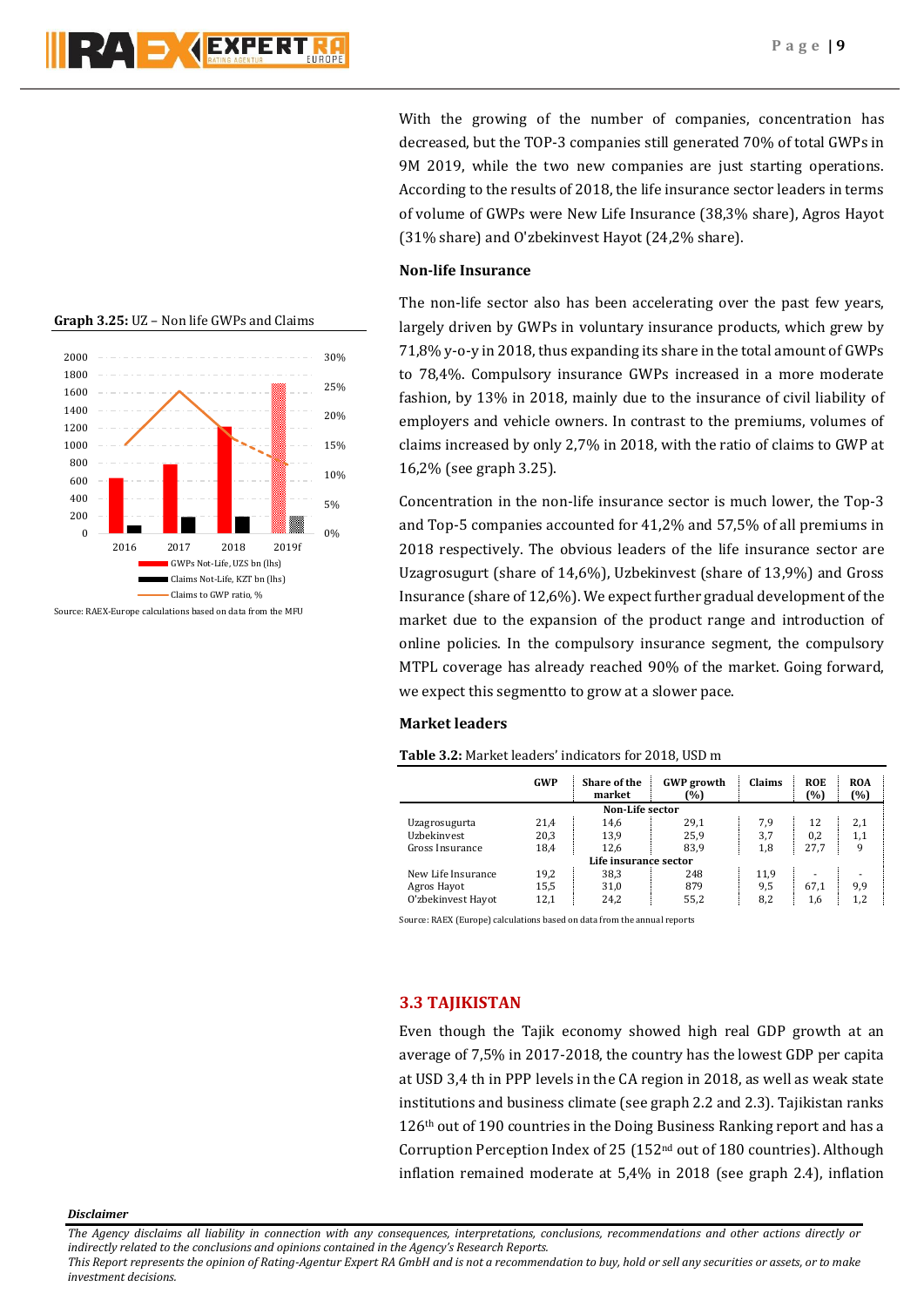



Source: RAEX-Europe calculations based on data from the National Bank of Tajikistan





Source: RAEX-Europe calculations based on data from the NBT

risks remain high amidst high financial dollarization, a fragile banking system with a ratio of banks' assets to GDP at 26% in 2018, as well as the absence of the local capital market since, currently, shares are not traded on Central Asian Stock Exchange. On the positive side, it can be noted that in February 2019, the National Association of Insurance Companies was established in Tajikistan, the purpose of which is to develop insurance activities and market competition, as well as to protect the rights of consumers.

The development of the **insurance market** in Tajikistan lags behind the markets of Kazakhstan and Uzbekistan, with a density of USD 2,8 and a penetration of 0,34% reading in 2018 (see table 4.1). The main problems hindering the development of the insurance market are low incomes of the population, underdeveloped insurance market infrastructure and regional disproportions, as well as lack of incentives in taxation. Since 2017, the number of insurance companies in the market has remained practically unchanged. In 2017, the market was represented by 18 private and 2 state-owned companies and, as of June 2019, after the withdrawal of 3 licenses and issuance of a new one, the number of private companies decreased to 16.

In contrast to other countries of the region, the **volume of GWPs** collected by insurance companies in Tajikistan decreased by 0,7% in 2018 (see graph 3.31). According to the National Bank of Tajikistan (NBT), the largest part of the GWPs is comprised of voluntary types of insurance with a share of 73,6% as of 2018; however, the negative dynamics of these types of insurance products continues and following the results of 2Q 2019, the volume of premiums decreased by 4% y-o-y. At the same time, a significant share of almost 50% in voluntary insurance GWPs was transferred to reinsurers. On the contrary, compulsory types of insurance products showed positive growth dynamics as GWPs for this segment grew by 10,7% in 2018 and by 23,4% in 1H 2019. The **gross claims** also declined by 8,8% due to almost half of a decrease in the compulsory insurance segment. The ratio of claims to GWPs remained the lowest in the region at 4,5% in 2018. Voluntary insurance products dominate in terms of claims, with a share of 85% of overall claims and a growth of 6% in 2018 (see graph 3.32).

Due to the lack of reporting on the results of operations and assets published by the NBT and the companies themselves, there is no possibility to do a comprehensive analysis of the structure of investments, market concentration, and leaders. The concentration of companies by assets is high, as the Top-5 companies account for 88% of the total assets of the sector. The largest companies by assets are Sugurtai Avvalini Milli (34,5% share), Spitamen-Sugurta (25,2% share) and Tojikisugurta (15,2% share).

#### *Disclaimer*

*The Agency disclaims all liability in connection with any consequences, interpretations, conclusions, recommendations and other actions directly or indirectly related to the conclusions and opinions contained in the Agency's Research Reports.*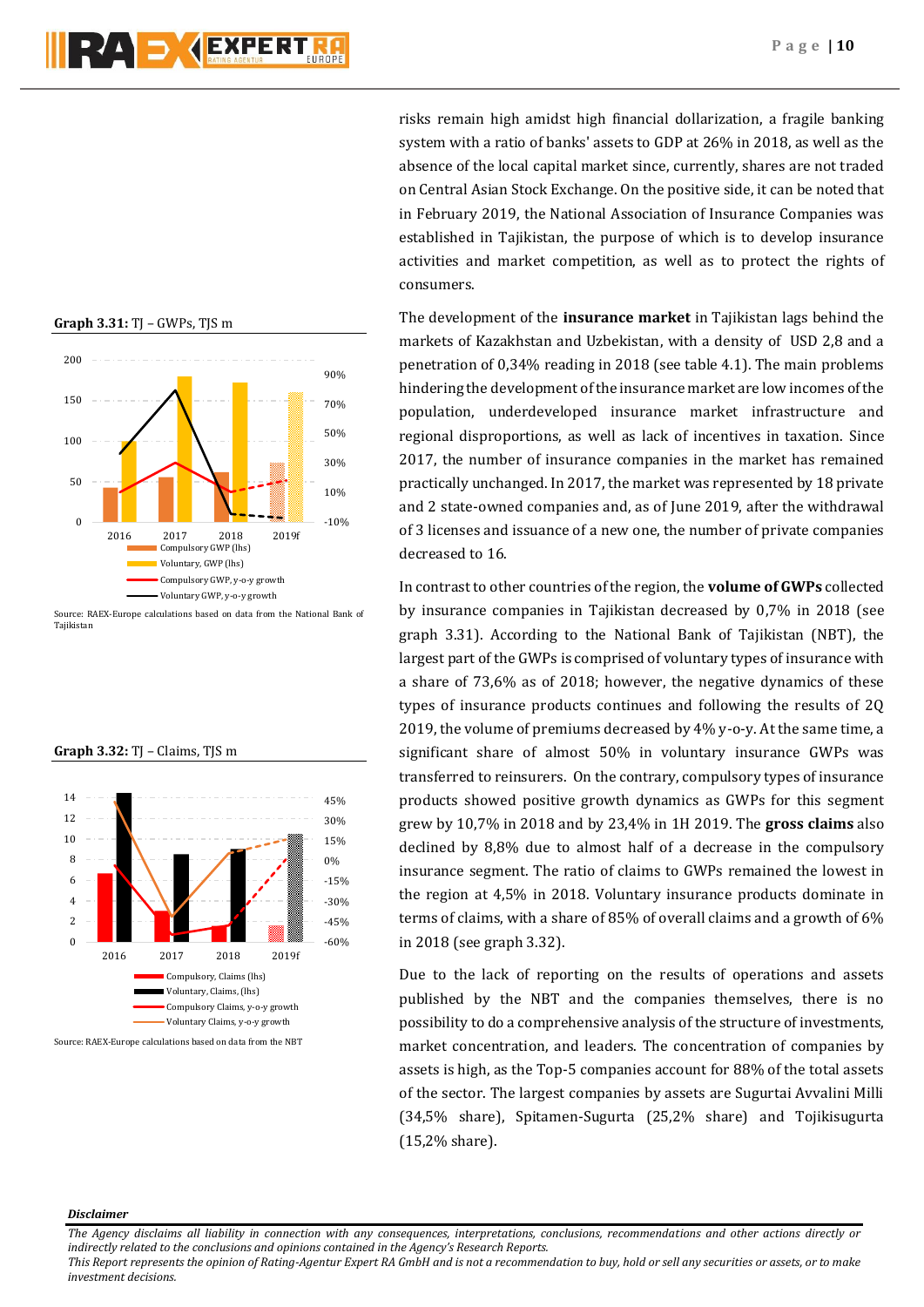

## **Table 3.3:** Market leaders' for 2018, USD m

|                         | Ownership  | <b>Total Assets</b> | Share of the market (%) |
|-------------------------|------------|---------------------|-------------------------|
| Sugurtai Avvalini Milli | private    | 13,6                | 34.5                    |
| Spitamen-Sugurta        | private    | 9.9                 | 25,2                    |
| Tojikisugurta           | government | 5,3                 | 15.2                    |

## **Graph 3.41:** KG – GWPs vs Claims



Source: RAEX-Europe calculations based on data from the National Statistical Committee of the Kyrgyz Republic (NSCKR)

#### **Graph 3.42:** KG – Types of insurance, 2018



 $\blacksquare$  Share per insurance sector  $\blacksquare$  Share in the overall industry

Source: RAEX-Europe calculations based on data from the NSCKR

## **3.4 KYRGYZSTAN**

In 2018, Kyrgyzstan's real GDP growth declined to 3,5% after a 4,7% reading from 2017 (see graph 2.2) and was the slowest in CA, while the **economy** remains highly dependent on remittances and exports from the extractive industry, making the country vulnerable to external demand. However, due to the policies implemented by the authorities, certain stability has been achieved in public finances and the banking sector, while the inflation rate has been low at 0,5% in 2018 (see graph 2.4). Although sustainability and positive economic dynamics remain in the medium term, faster growth is required to overcome one of the lowest poverty levels and improve living standards than in other peer countries.

The country's **insurance market** is weak with penetration and density at 0,2% and USD 2,5 in 2018 respectively, both figures indicate that this market is the least developed amongst the selected CA country peers (see table 4.1). Low level of financial inclusion, poor personal disposable income and regulatory support from the state complicate the activation of the insurance business. In 2018, there were 22 registered insurance companies, although only 19 companies were operating. Furthermore, at the end of 2Q 2019, only 17 companies on the market generated premiums, as most companies with foreign capital have shrunk their activities. Except for only one company, the entire insurance business is concentrated in the capital of the country, which indicates a weak coverage of the population with insurance services.

During 2017-2018, **GWPs** grew at an average annual rate of 8,9%, but in 1H 2019 there was a slowdown as insurers collected less than 50% of last year's premiums. About half of the collected premiums were transferred under reinsurance contracts. We expect the GWP s collected in 2019 to be no higher than last year's figures, while the **gross claims** is likely to increase (see graph 3.41).

According to the official data as of 2018, 83,3% of GWPs on the market were generated from **voluntary** types of insurance. The leading position is occupied by corporate property insurance with a share of 53,9%, followed by liability insurance with a share of 7,9% (see graph 3.42). **Compulsory** types of insurance have around 16,7% of the market; however, these showed the strongest growth as their GWPs increased by almost 30%, especially from liability insurance products, which grew dramatically by 8x from 2016. This trend was caused by the adoption in 2016 of legislative acts on compulsory insurance and the establishment of

#### *Disclaimer*

*The Agency disclaims all liability in connection with any consequences, interpretations, conclusions, recommendations and other actions directly or indirectly related to the conclusions and opinions contained in the Agency's Research Reports.*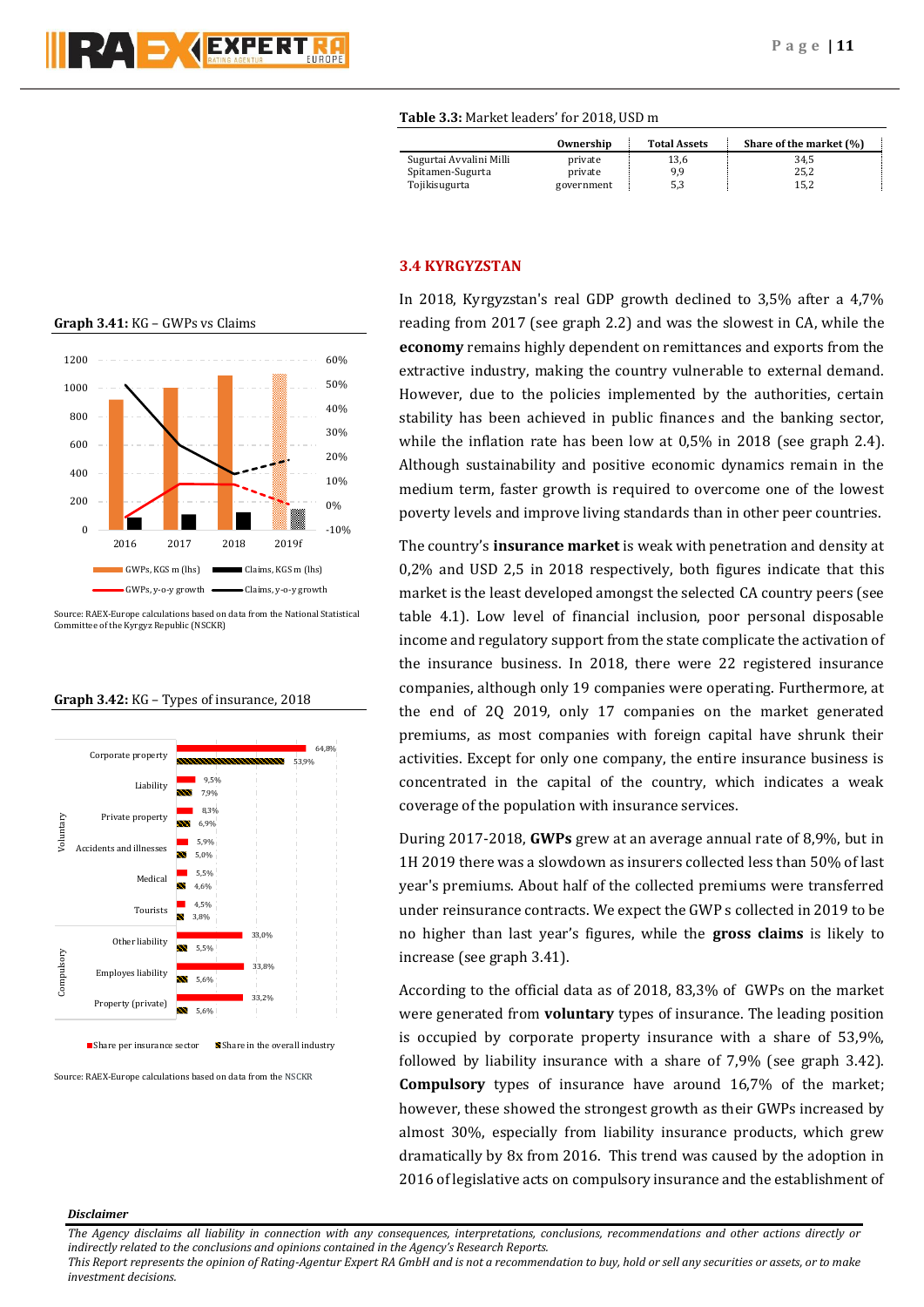

**Graph 3.43:** KG – Structure of investment portfolio, % as of the end 2018







Source: RAEX-Europe calculations based on data from the NSCKR

the State Insurance Organization specializing in such types of insurance. When it comes to claims, these grew faster than GWPs in 2016-2018 by 29,3% average annually (see table 4.3) and in 2018 ratio of claims to GWP stood at 11,5%. The largest amount of the claims was represented by voluntary property and personal insurance products with shares of 56% and 36,2% respectively.

The Kyrgyz insurance sector is highly **concentrated** on the top companies; as of 1H 2019, Top-5 and Top-10 companies accounted for 68,3% and 94,5% of overall GWPs (see table 4.5). The largest companies in 2018 were Ingosstrakh with a share of 38,9%, Jubili Kyrgyzstan accounting for 10,6% and Insurance company Kyrgyzstan with 8,9% of the premiums (see table 3.4). The life insurance sector is not developed and the only company which wrote life insurance premiums in 1H 2019 was Insurance company Kyrgyzstan.

The bulk of **investment portfolios** of the Kyrgyz insurance companies is mostly made up of short-term investments, which comprise almost 54% of total investments, while 31,2% consist of long-term investments (see graph 3.43). Moreover, the amount of real estate and property investments in the portfolios of companies is almost negligible, while 15% of them are concentrated in cash. Unfortunately, there is no information on the structure of securities' investments; but, as in the case of other countries in the region, companies traditionally allocate funds on deposits and government bonds. Moreover, the domestic capital market is weak and provides few investment alternatives. In 2018-2019 the total market capitalization of companies listed on the Kyrgyz Stock Exchange stood below 5% of GDP.

The insurance market **profitability** is growing, with ROA and ROE at 4,4% and 5,1% respectively in 2018 (see graph 3.44). Net profit in 2018 increased by 35% compared to 2017. The contribution of the technical result<sup>7</sup> was negative but it improved in 2018, as premiums grew faster in absolute terms than claims and administrative expenses. The result from investment and other activities made a positive contribution and increased by 15,4% in 2018. (see graph 3.45).

Total equity of insurance companies increased annually by 14,3% on average during 2016-2018, which was mainly determined by increasing in 2016 the requirements of the minimum **authorized capital** for insurance companies by KGZ 50 m up to KGZ 150 m. Furthermore, it is likely that the minimum amount of the authorized capital will be increased further, which is associated with the forthcoming admission of private companies into the compulsory insurance market. Approximately, the requirements may double, which will affect the redistribution of the

#### *Disclaimer*

**.** 

*The Agency disclaims all liability in connection with any consequences, interpretations, conclusions, recommendations and other actions directly or indirectly related to the conclusions and opinions contained in the Agency's Research Reports.*

<sup>&</sup>lt;sup>7</sup> The technical result is calculated as difference between GWPs and total expenses of insurance companies